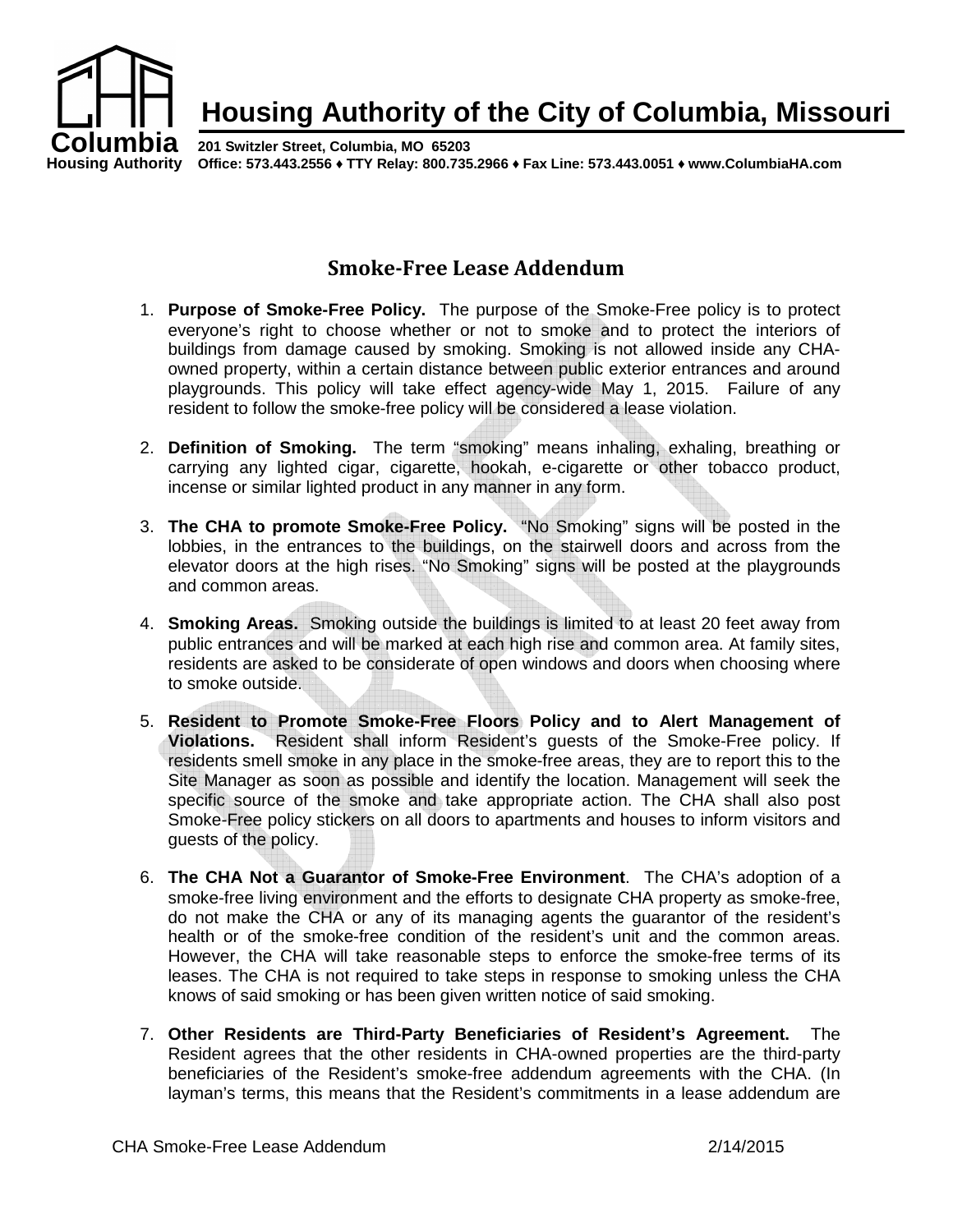made to the other residents as well as to the CHA.) A resident may sue another resident for an injunction to prohibit smoking or for damages, but does not have the right to evict another resident. Any suit between residents herein shall not create a presumption that the CHA breached any lease addendum.

- 8. **Effect of Breach and Right to Terminate Lease.** A breach of this Lease Addendum shall give each party all the rights contained herein, as well as the rights in the lease. A material breach of this addendum shall be a material breach of the lease and grounds for immediate termination of the lease by the CHA.
- 9. **Violation of Smoke-Free Policy.** A resident household will be determined to be in violation of the policies if:
	- Staff witnesses a tenant, tenant's guest, family member, service provider or other person smoking inside a CHA-owned property.
	- Staff witnesses a lighted smoking product in an ashtray or other receptacle inside a CHA-owned property.
	- Damages to the interior of CHA-owned property that are the result of burns caused by smoking products, including burns to tenant-owned property.
	- Evidence of smoking in a unit such as cigarette or other smoking product smells, smoke-clogged filters, smoke film including smoke damage to walls.
	- Repeated reports to staff of violations of this policy by third parties.
	- Clogged plumbing caused by a smoking product or products.
	- Evidence of ashes on any surface in a property owned by the CHA.
- 10. **Notification of Violation of Lease.** Violation notices will be issued in accordance with the HUD approved lease as follows:
	- First Offense: Staff will send the resident a gentle reminder of the smoking ban, including a copy of the lease addendum, and inform the resident of the smoking cessation resources the agency has available.
	- Second Offense: Staff will send the resident a notice of a mandatory conference to discuss the policy and repeated violations. Property management and resident services staff will be present to assist the resident in developing strategies to help them comply with the policy in order to safeguard their housing. If the resident fails to attend the conference, he/she will receive a lease violation notice per CHA policy.
	- Third Offence: Staff will send a 30-day notice of termination of housing with option to remedy, information on the grievance policy and smoking cessation materials
	- If resident does not comply, CHA will proceed with eviction.
	- Residents in violation will also be responsible for all costs associated with the removal of smoke odor or residue upon the violation, with a minimum charge of \$100.00.

CHA will work closely with the Resident Services Coordinator and the Health Department throughout the enforcement process, referring those residents who would like extra assistance in finding services to organizations as applicable.